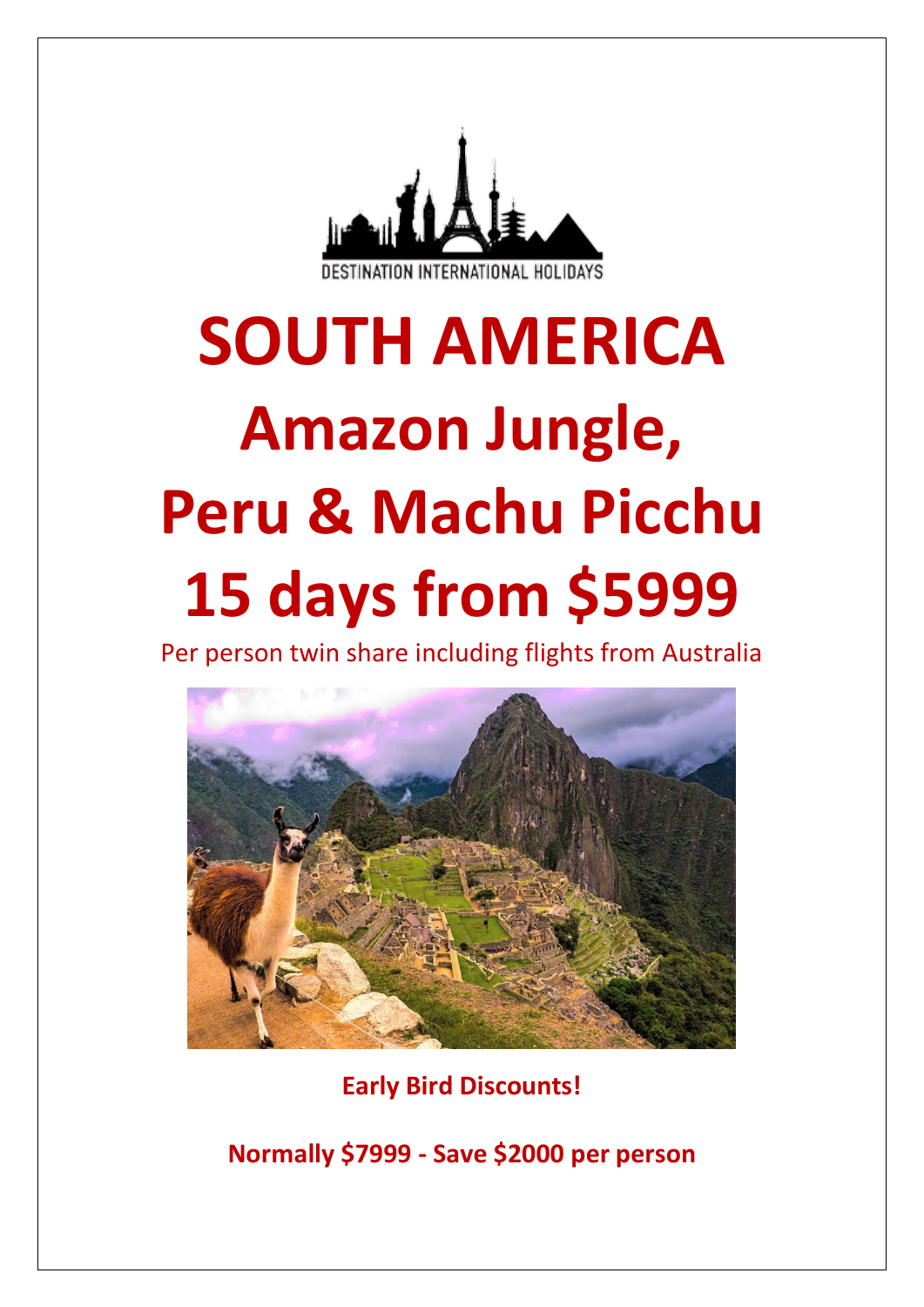# **Departs 2020:**

25 March, 17 April, 01, 06, 15, 22 May, 05, 12 June, 17 July, 05, 14, 28 August, 04, 11 September, 07, 23 October

# **Part-Escorted Package Includes**

- Return flights Sydney-Lima, Lima-Sydney Other departure cities available.
- Airline taxes & fuel surcharges
- All intra-flights: Lima-Cuzco, Juliaca-Lima, Lima-Iquitos & Iquitos-Lima
- 13 nights accommodations
	- $\circ$  4 nights Lima
	- o 2 nights Urubamba Sacred Valley
	- o 2 nights Cuzco
	- o 2 nights Puno
	- $\circ$  3 nights Iquitos
- Hotel taxes, fees & service charges
- Hotel porterage
- All transfers included only with airfare purchase on package arrival & departure dates†
- 25 meals: 13 breakfasts, 6 lunches, 6 dinners
- Sightseeing per itinerary in modern motor coach
- Services of English-speaking tour manager (Days 1 9)
- Services of English-speaking local guides
- Entrance fees per itinerary
- Gratuities while on tour

#### **Special Features**

- City Tour of Lima with its 2000 years of history
- Visit the impressive Inca fortress of Ollantaytambo
- Discover the astonishing ancient citadel of Machu Picchu via The Voyager Inca [Rail Train](https://www.gate1travel.com.au/peru-ecuador-travel/peru-rail.aspx)
- Excursion by boat to the fascinating Uros Floating Islands
- Stay in a lodge on the banks of the Amazon River
- Enjoy the breathtaking sights and sounds of the Peruvian Amazon
- Visit remote villages deep within the rainforest whose people still use traditional ways

†Transfers are available for purchase for land only or on alternative flight dates

# **Excludes**

- Single supplement
- Travel insurance (compulsory)
- Optional tours
- Sightseeing & entrance fees as per itinerary
- Meals not indicated in the itinerary
- Items of a personal nature, such as drinks, snacks, laundry, WiFi etc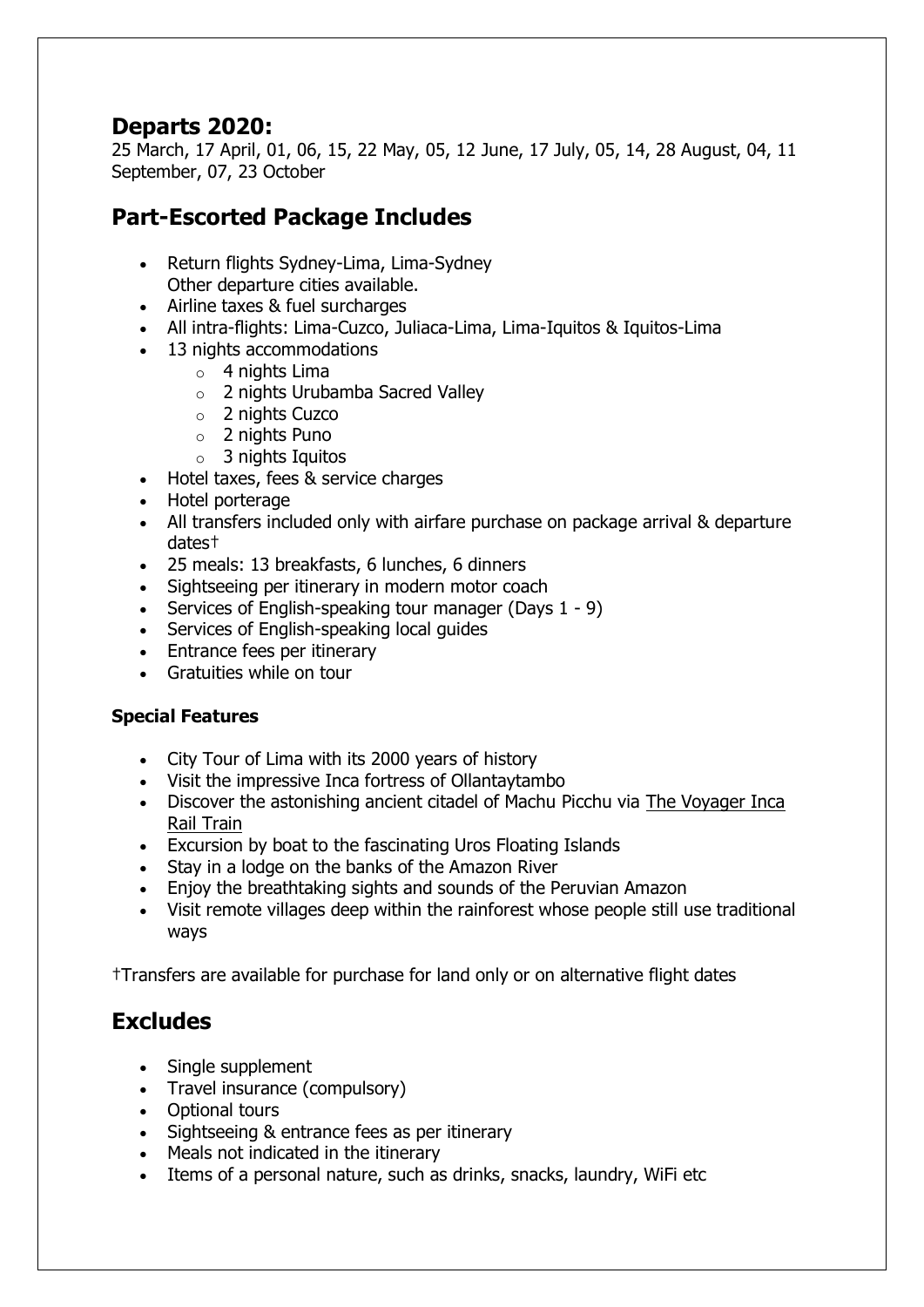# **Offer ends 31 October, 2019, or until sold out!**

# **Call Destination International on 1300 813 391 for enquiries & reservations.**

Subject to confirmation by tour operator, hotels & airlines. Booking conditions & cancellation fees apply.

# **Is this trip for me?**

This 14 day "on-the-go" program features the highlights of Peru in an active itinerary which includes several walking tours as well as some early starts and long days.

# **Proposed Itinerary:**

#### **DAY 1, Wednesday - Depart for Peru**

Depart for Lima, Peru; arrival and transfer to your hotel. The rest of the day is at leisure with time to rest, relax and acquaint yourself with Peru's vibrant capital, founded in 1535 by the conquistador Francisco Pizarro

#### **Overnight:** Lima

#### **DAY 2, Thursday - Lima City Tour**

This morning's tour of Lima, with its 2000 years of history, begins at the colonial center of the city, declared a UNESCO World Heritage Site, with its historic buildings surrounding the splendid Plaza Mayor. View the impressive Palace of the Archbishop with its fine carved balcony, the opulent Government Palace, official residence of the President, and the 16th century Cathedral of Lima whose first stone was laid by Pizarro. Continue to the 17th century Monasterio de San Francisco complex with its magnificent tiles, ornate carved ceilings, exceptional paintings and world-renowned library. Spend the remainder of the day at leisure or join the *optional* Pachacamac Pre-Inca Ruins tour. Visit the archaeological site of Pachacamac, one of the largest religious centres in pre-Inca times on the Peruvian coast. This afternoon, join your Tour Manager for an orientation meeting about the wonderful journey that awaits you. Tonight, perhaps attend the *optional* Evening Larco Herrera Museum with dinner. Experience one of Lima's most magnificent museums by night on this tour, that also includes a light supper. Admire the world's largest collection of pre-Columbian masterpieces and a stunning exhibition of gold and priceless jewels

**Optional:** Pachacamac Pre-Inca Ruins (PM)

**Optional:** Evening Larco Herrera Museum with dinner

**Overnight:** Lima

**Meals:** Breakfast

#### **DAY 3, Friday - Fly to Cuzco, Chinchero Weaving Demonstration**

Depart Lima this morning by flight to Cuzco, ancient capital of the Inca Empire and the oldest continuously inhabited city in South America. Upon arrival, drive through the rugged mountainous region with its magnificent panoramas, along roads with farms and small villages to the Sacred Valley of the Incas. En route, stop in Chinchero. Here, enjoy an authentic Peruvian lunch followed by a demonstration of the ancient Andean tradition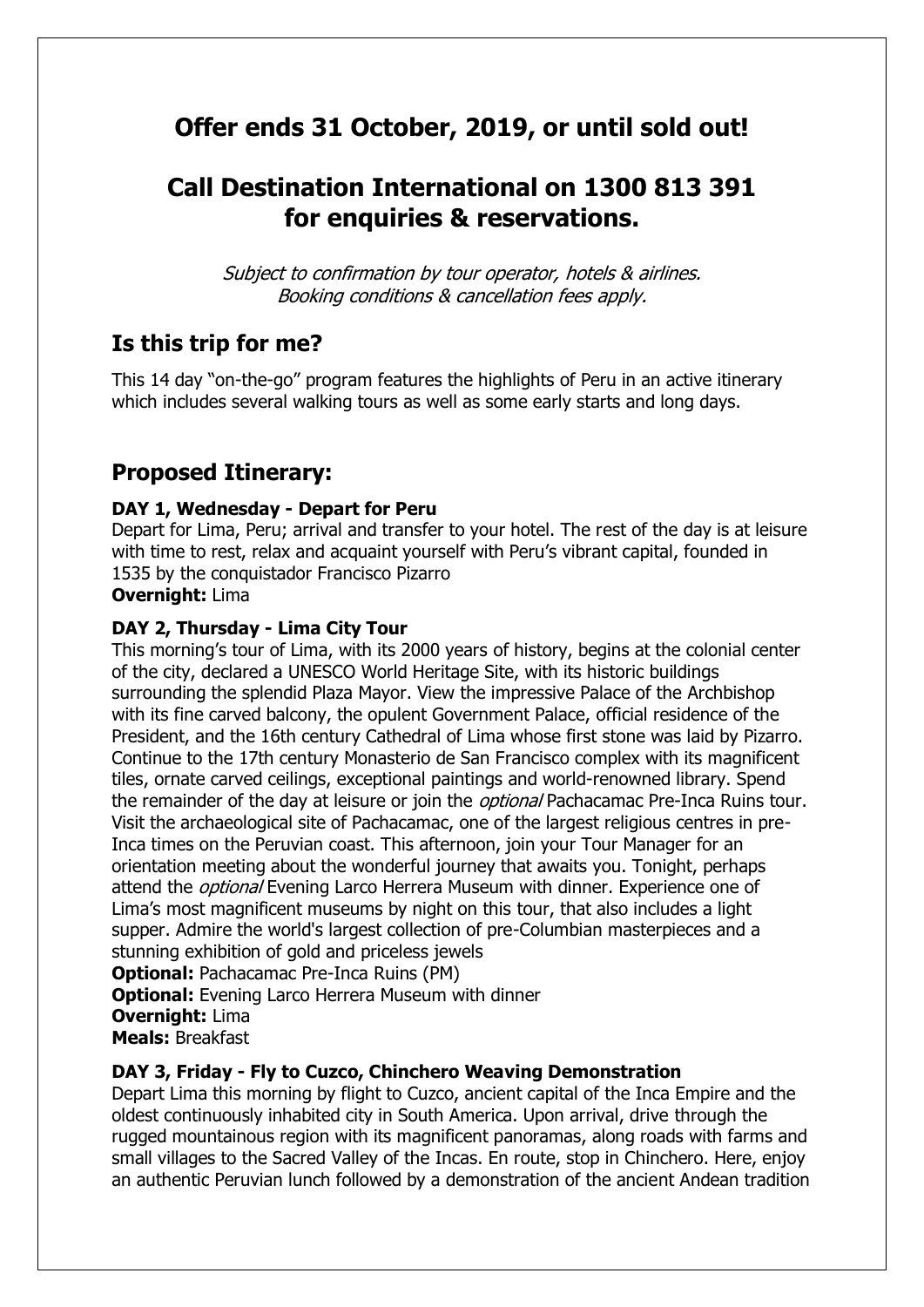of making textiles from naturally dyed handwoven alpaca wool. Remarkably, the source for the vibrant colors are dyes that come from plants, minerals, and insects. Wander around the complex and shop for souvenirs among the fine textiles and other local treasures. This evening, dinner together with music at a lovely restaurant **Overnight:** Urubamba Sacred Valley ▲

**Meals:** Breakfast, Lunch, Dinner

#### **DAY 4, Saturday - Sacred Valley & Ollantaytambo Ruins**

Enjoy this morning at leisure in the Sacred Valley to explore some of the ancient ruins independently or, join the *optional* tour to Maras and Moray. The excursion begins in Moray, a remarkable agricultural center that demonstrates the ancient Incan's mastery of high-altitude crop growing. You'll be astounded by the large complex of perfectly circular depressions in the earth that historians believe were used to study climatic conditions. Next, travel to the colonial town of Maras, known for its nearby salt evaporation ponds in use since the time of the Incas. This afternoon, visit the impressive Inca fortress of Ollantaytambo, an ancient complex of temples and terraces towering high over the valley, the last stand of the Incas in their defense against the Spanish conquistadors. Marvel at the architecture of the Incas in this well-preserved settlement, considered a living museum of 15th-century life. Tonight, join the *optional* traditional dinner with a Peruvian Family in their countryside home. Sample delectable home-cooked Peruvian specialties along with a warm and friendly cultural exchange

**Optional:** Maras and Moray Tour **Optional:** Dinner with a Local Peruvian Family **Overnight:** Urubamba Sacred Valley **Meals:** Breakfast

#### **DAY 5, Sunday - Discover Machu Picchu**

Early morning transfer to the Sacred Valley's Ollanta Station to board [The Voyager](https://www.gate1travel.com.au/peru-ecuador-travel/peru-rail.aspx)  [Train](https://www.gate1travel.com.au/peru-ecuador-travel/peru-rail.aspx) that travels through misty peaks to the astonishing ancient citadel of Machu Picchu, the "Lost City of the Incas", designated by UNESCO as one of the *New Seven* Wonders of the World. Machu Picchu was virtually unknown to the western world until Hiram Bingham's rediscovery in 1911. Spend the morning viewing the unforgettable wonders of this 15th-century retreat, abandoned nearly 100 years later with the arrival of the conquistadors. See the highlights of the site including the imposing Temple of the Sun, the House of the Priest, the Sacred Plaza and the intricately carved rock likely used as a sundial by the ancient Incas. The images of this significant archaeological site will be a long-lasting memory. Return to the Sacred Valley in the early evening and transfer to your hotel in Cuzco for overnight

\*Approximate time spent at the ruins of Machu Picchu is 2 hours **Overnight:** Cuzco **Meals:** Breakfast

#### **DAY 6, Monday - Full Day in Cuzco**

Spend today independently discovering the "Imperial City" of Cuzco, once the capital of the Inca Empire and a UNESCO World Heritage Site. This lively city, rich in history, reveals remains of both the Incan and the Spanish presence. Take time to explore some of the city's stunning sights, or, shop for some of the finest handicrafts and textiles in all of Peru. Participate in the *optional* Cuzco "Behind the Scenes" tour, offering a glimpse into the other side of life in Cuzco. On this tour, visit a local market and taste freshbaked Chuta bread. Stop at the Cuzco cemetery to learn more about Andean life and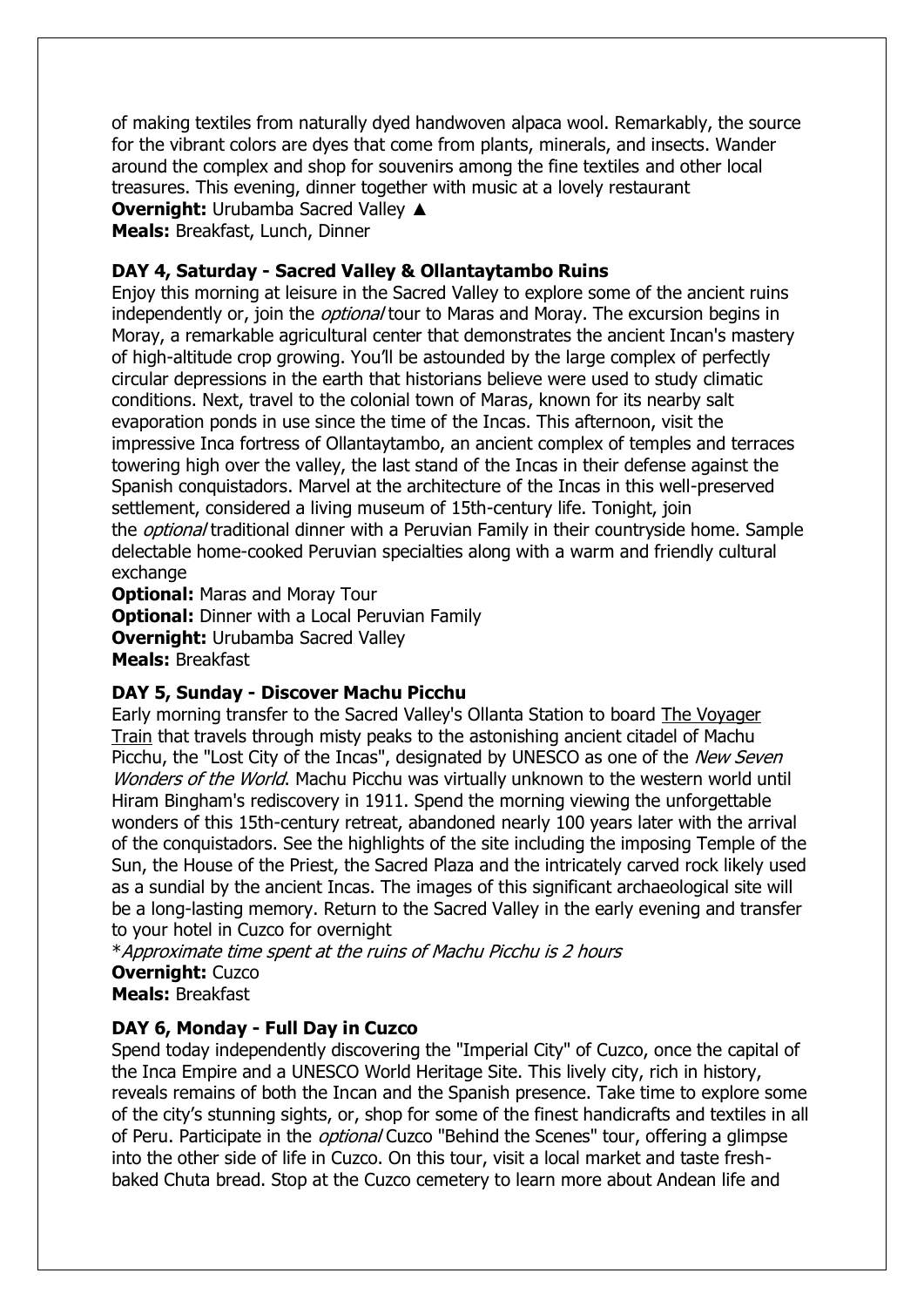death and meet with a local "shaman" (holy man). After the cooking demonstration, enjoy a delicious meal. In the afternoon, join the *optional* Highlights of Cuzco excursion that takes you to the impressive Colonial Cathedral with its collection of over 400 paintings, the Temple of the Sun and the fortress of Sacsayhuaman, which took over seven decades to complete. Tonight, join your fellow travelers for a buffet dinner featuring delectable Andean specialties

**Optional:** Half Day Cuzco Behind the Scenes (AM) **Optional:** Half Day Highlights of Cuzco (PM) **Optional:** Highlights of Cuzco & Cuzco Behind the Scenes Combo Package **Overnight:** Cuzco

**Meals:** Breakfast, Dinner

#### **DAY 7, Tuesday - Raqchi & Puno**

Depart Cuzco early in the morning on a long drive today. Enjoy spectacular scenery as you drive through the Andes mountain range and the Andean plains to Puno on the Peruvian side of Lake Titicaca. In this area, South American camelids (llamas and alpacas) graze on the immense plateaus and plains. En route visit the 15th century Temple of Wiracocha, with its elaborate stonework, the largest Inca temple ever discovered. Today, Raqchi remains home to many farmers, ranchers, and artisans. Then, you arrive at pristine Lake Titicaca sitting majestically at 12,500 feet above sea level, backed by the snowcapped peaks of Bolivia's Cordillera Real range. This is the highest navigable lake in the world and South America's largest freshwater lake. A box lunch will be provided en route. Time permitting, meet children at a local school before arriving in Puno for overnight

**Overnight:** Puno

**Meals:** Breakfast, Lunch

#### **DAY 8, Wednesday - Excursion to Uros Islands on Lake Titicaca**

This morning, an excursion by boat transports you from Puno to the fascinating Uros Floating Islands where the indigenous people of the area, the Uros, live on islands that dot the lake. The Uros live very much the same as their ancestors did and still follow the ancient customs and traditions. These islands are completely man-made structures, using the totora reeds from the lake to build the islands and houses. Return to Puno for the remainder of the day at leisure. Or, take the *optional* tour to the Sillustani Tombs, the pre-Incan burial ground on the shores of Lake Umayo. The tombs here are built above the ground in tower-like structures called *chullpas*, vestiges of the Colla people before they were conquered by the Incas in the 15th century. Evening is at leisure in Puno

**Optional** Half Day Sillustani Tombs (PM) **Overnight:** Puno **Meals:** Breakfast

#### **DAY 9, Thursday - Fly to Lima**

This morning transfer to the airport in Juliaca for your flight to Lima; rest of the day is at leisure. Tonight, bid farewell to your Tour Manager at a special Farewell Dinner with Peruvian specialties

**Overnight:** Lima

**Meals:** Breakfast, Dinner

#### **DAY 10, Friday - Fly to Iquitos, Boat Transfer to the Lodge & Rainforest Hike**

A new adventure today! Depart Lima by flight to Iquitos, the capital of the Peruvian Amazon. Upon arrival, embark on a thrilling boat transfer to your lodge in the midst of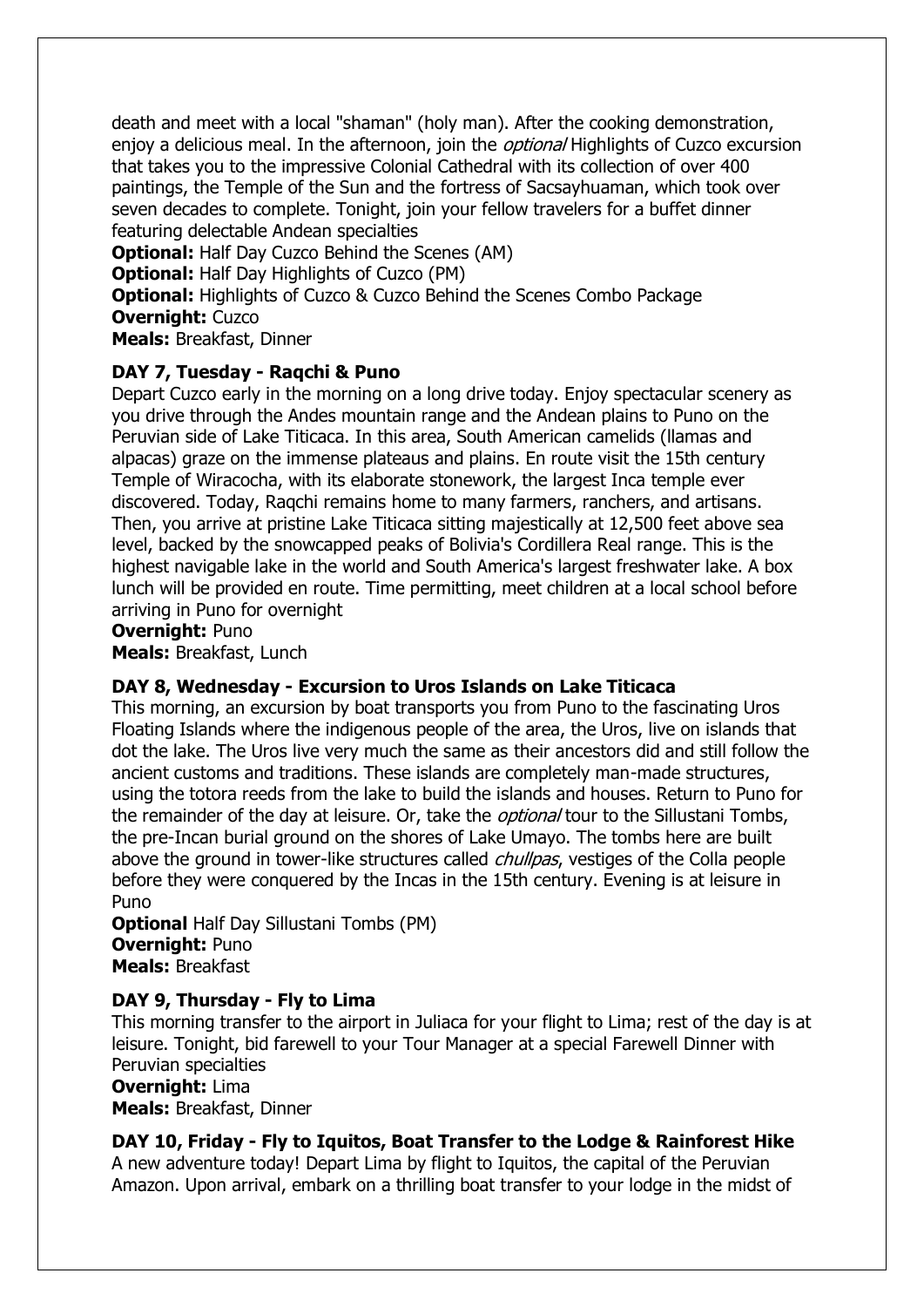the Amazon River. The scenery is amazing - the Amazon is one of the planet's richest and most biodiverse regions. A box lunch will be provided. Once you settled into your rustic lodge, begin the exploration of the Amazon on a walk with your naturalist guide through the beautiful rainforest, hiking under a sweeping canopy of towering trees blanketed with moss, orchids, or ferns. Savor dinner together at the lodge

#### **Overnight: Iquitos**

**Meals:** Breakfast, Lunch, Dinner

**DAY 11, Saturday - Monkey Island, Amazon River Trip, & Visit Yagua Village** Start the day with a hearty breakfast. After, visit Monkey Island, a family-run rescue center for monkeys where you view several species in their natural habitat and learn about the rescue and rehabilitation efforts. Then, try your hand at fishing for Piranha, the omnivorous creatures known for their sharp teeth and voracious appetite. On this excursion, enjoy the breathtaking sights and sounds of the Amazon - perhaps you'll spot the unique pink and gray river dolphins found only in Amazonian waters. Continue on by boat to the remote village of Yagua, where you learn about their culture and traditions so closely linked to the rainforest. The guide also shares how these peaceful people were affected by the arrival of the Europeans and the passing of time. Opportunity to purchase or trade for some of the local crafts and watch a blowgun demonstration which some of the elders still use for hunting. Return by boat to the lodge **Overnight:** Iquitos

**Meals:** Breakfast, Lunch, Dinner

#### **DAY 12, Sunday - Mazan Village**

Travel to Timicuro and board a motorcar to Mazan village on the banks of the Napo River, passing through to the town of Indiana, originally a Franciscan mission, now a thriving river community with its own market, school, and hospital. Visit the Mazan market and meet the people who call this magical region home. Or, join the full day *optional* Canopy Walkway\* excursion that begins with a 40-minute trek to the Walkway through the lush Amazon rainforest. At a height of over 115 feet, the walkway provides views of the rainforest from the treetops, a perfect vantage point for observing Amazon wildlife and vegetation. The suspended walkway is spread between the area's largest rainforest trees and is one of the longest canopy walkways in the world. A buffet lunch is included at the lodge before continuing to the ReNuPeRu Ethnobotanical Gardens that cultivates over 240 species of medicinal and other useful rainforest plants, tended to by the local *shaman*. Return to the lodge. After dinner, a rare opportunity to cherish the beauty of the region on an evening walk through the rainforest

\*Passengers who choose this optional will not be able to participate in the included visits to Timicuro, Mazan and the town of Indiana

**Optional:** Full Day Canopy Walkway **Overnight: Iquitos Meals:** Breakfast, Lunch, Dinner

#### **DAY 13, Monday - Fly to Lima**

After a leisurely morning, return to Iquitos for the flight to Lima, where you spend the last night in Peru. A box lunch will be provided en route to the airport. This evening, perhaps try one of Lima's superb gourmet restaurants for a last "foodie" adventure **Overnight:** Lima

**Meals:** Breakfast, Lunch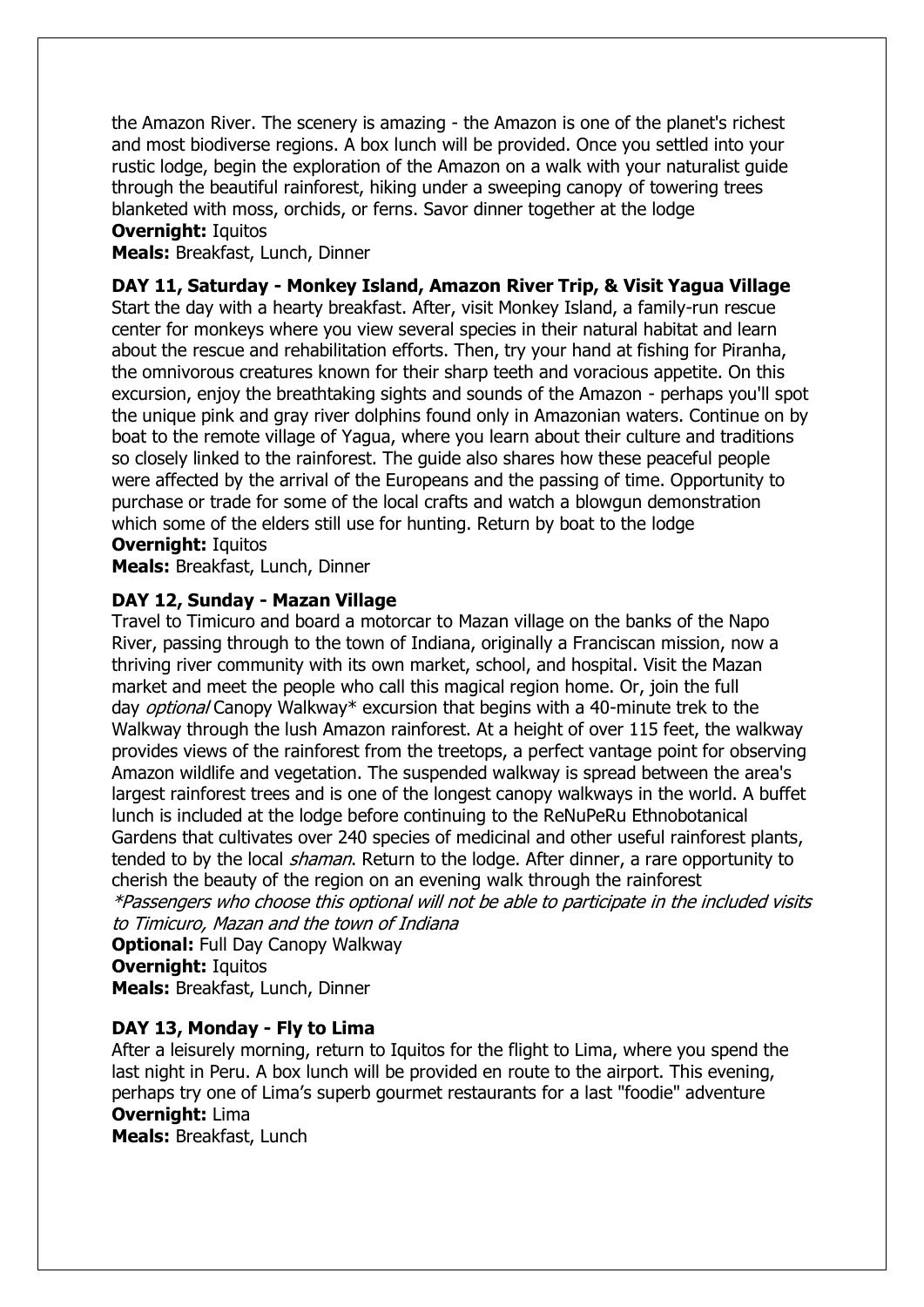#### **DAY 14, Tuesday - Depart Peru**

Transfer from the hotel to the airport for your departure flight\* \*Some flights depart shortly after midnight in the very early morning of Day 14 and will require a transfer on Day 13. Transfers depart the hotel approximately 4 hours prior to flight time. **Meals:** Breakfast

#### **DAY 15, Wednesday – Arrive Home**

### **Hotels:**

Jose Antonio Hotel, Lima



This first class hotel is situated in the modern district of Miraflores.



This tourist class hotel provides a peaceful base point for exploring the close by ruins and appreciating the breathtaking views of the Sacred Valley and surrounding mountains.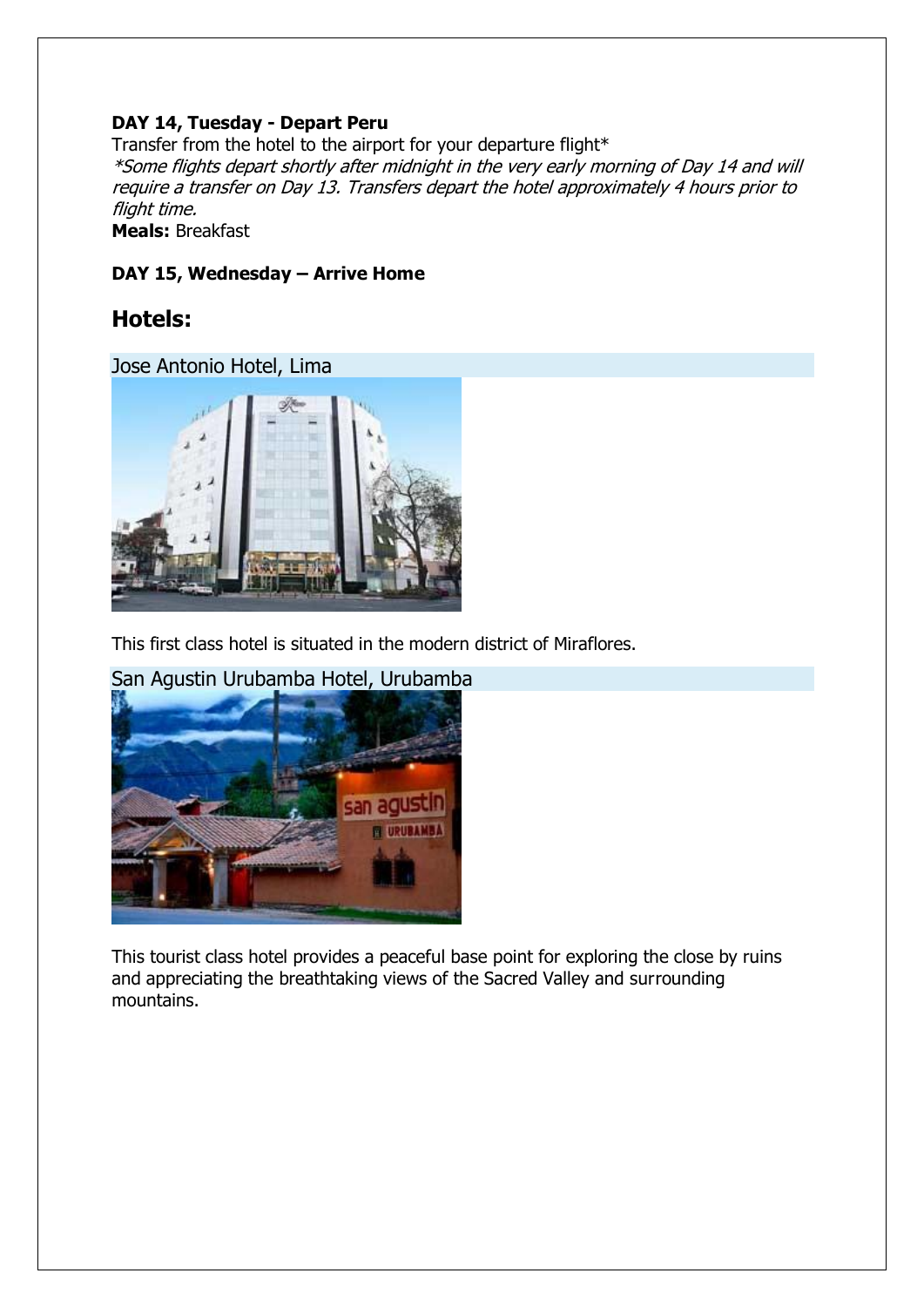#### Jose Antonio Cuzco Hotel, Cuzco



This superior tourist class hotel is situated nearby Cuzco's archaeological center.



This tourist class hotel is centrally located in the city center and nearby to the magnificent Lake Titicaca.

Ceiba Tops Lodge, Iquitos



This tourist class hotel is the most luxurious lodge on the Amazon River.

#### **Book your Optional Tours before you travel. See more, save time, save money.**

- Tours purchased while travelling may cost an extra 10% or more
- Tours often sell out. Avoid disappointment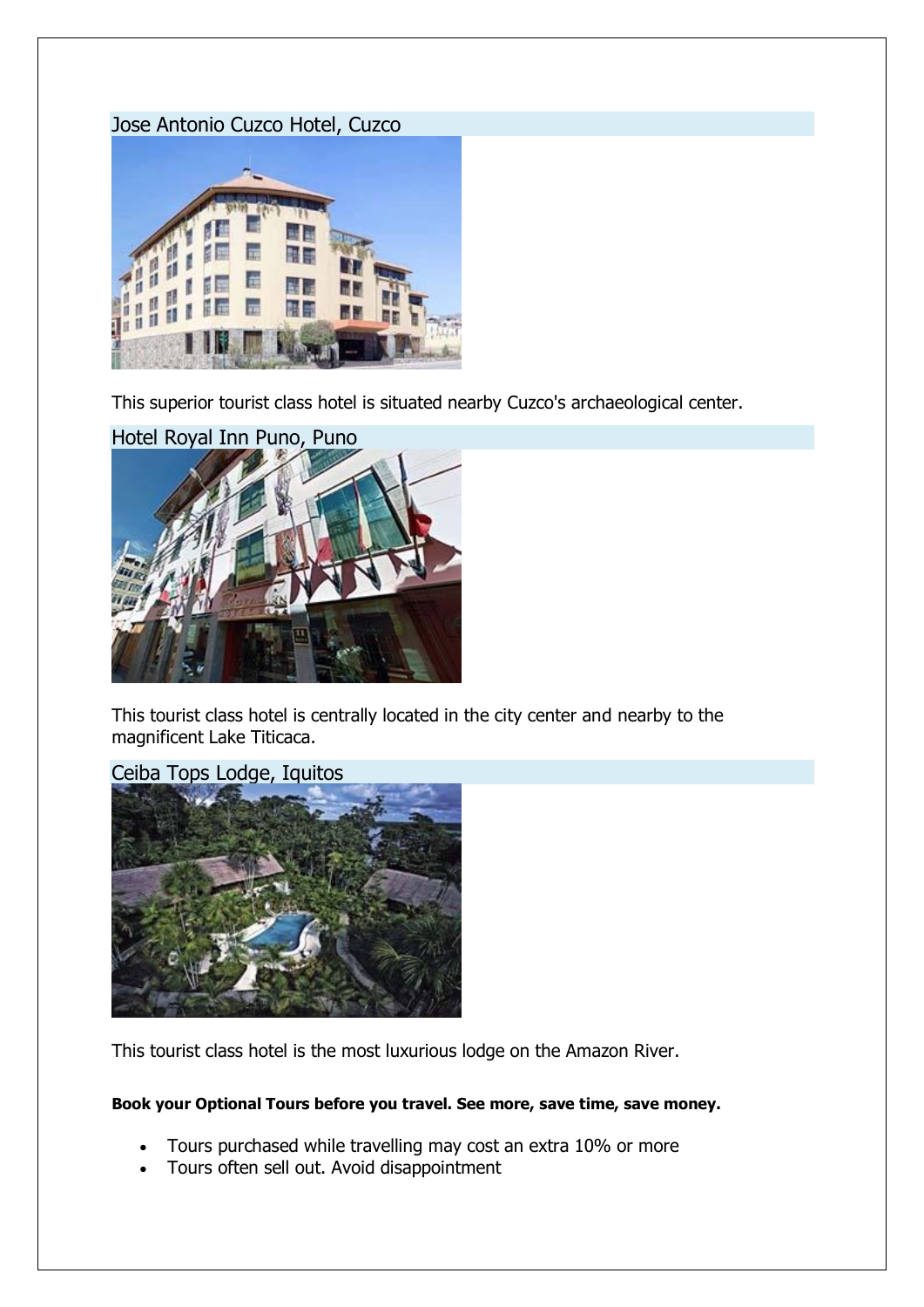- Save your cash. Credit card processing may not be possible locally
- Travel insurance only covers services purchased prior to departure
- Call to book these tours up to 1 week before your departure
- The day the optionals operate varies by the day of the week

#### Pachacamac Pre-Inca Ruins

Visit the archaeological site of Pachacamac, one of the largest religious centres in pre-Inca times on the Peruvian coast. Uncover the ancient mystery of the Pachacamac Temple with the help of your knowledgeable guide. Explore the remarkable religious compound and discover its intriguing history and 200 AD origin. Marvel at the majestic pyramids dedicated to the sun and the moon and admire the architectural precision of the buildings while learning about the customs and traditions of the pre-Inca civilization.

Pick-up details to be advised locally. Approximate tour duration is 4 hours.

Day #2 01 Jan 2020 - 15 Jan 2021 AUD\$70.00



#### Evening Larco Herrera Museum with dinner

This evening drive through Lima and arrive at the Larco Herrera Museum. Experience one of Lima's most magnificent museums by night on this tour that also includes dinner. Sit down to a light supper in the elegant dining room. The museum is located in an 18th century restored mansion, built over a 7th century pyramid and surrounded by gardens. Following supper, immerse yourself in the cultural intrigue of the museum with your local guide. Admire the world's largest collection of pre-Columbian masterpieces and a stunning exhibition of gold and priceless jewels.

Pick-up details to be advised locally. Approximate tour duration is 3 hours.

Day #2 01 Jan 2020 - 15 Jan 2021 AUD\$149.00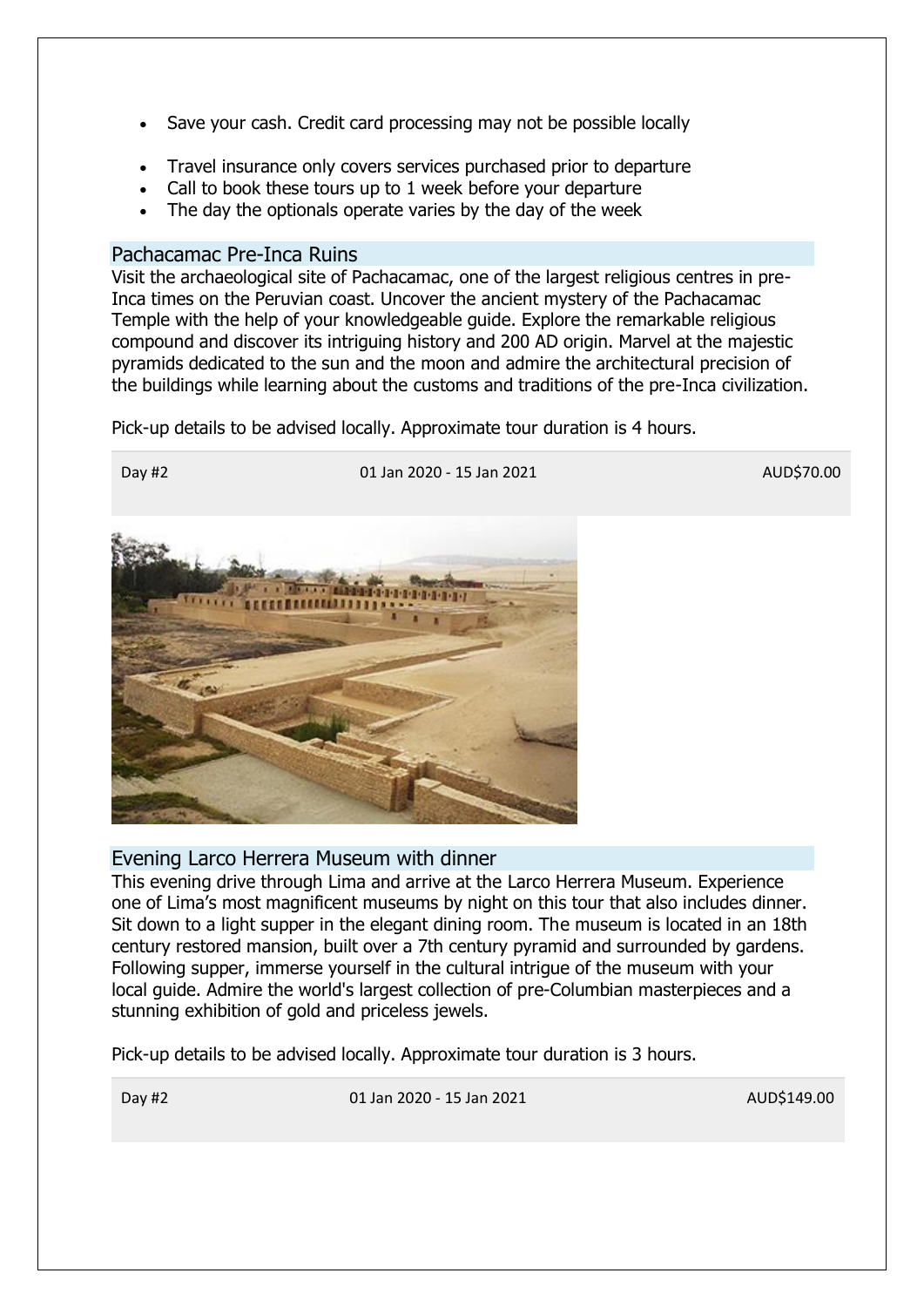

#### Maras & Moray Tour

Begin the tour in Moray, an impressive agricultural center that demonstrates the ancient Incan's mastery of high-altitude crop growing. Here, you'll see a large complex of terraced circular depressions in the earth which historians believe were used to study the climatic conditions on crops. As you descend each layer, the surrounding temperature descends as well, degree by degree, making for a unique and highly sophisticated thermo graphic tool. During the tour, you'll have the opportunity to see the local farmers and shepherds working with native crops and animals all along the valley. This is a unique chance to peer into the daily lives of the indigenous people. Next, visit the colonial town of Maras, known for its nearby salt evaporation ponds in use since the time of the Incas. Learn more about salt extraction from the locals.

Pick-up details to be advised locally. Approximate tour duration is 5 hours.

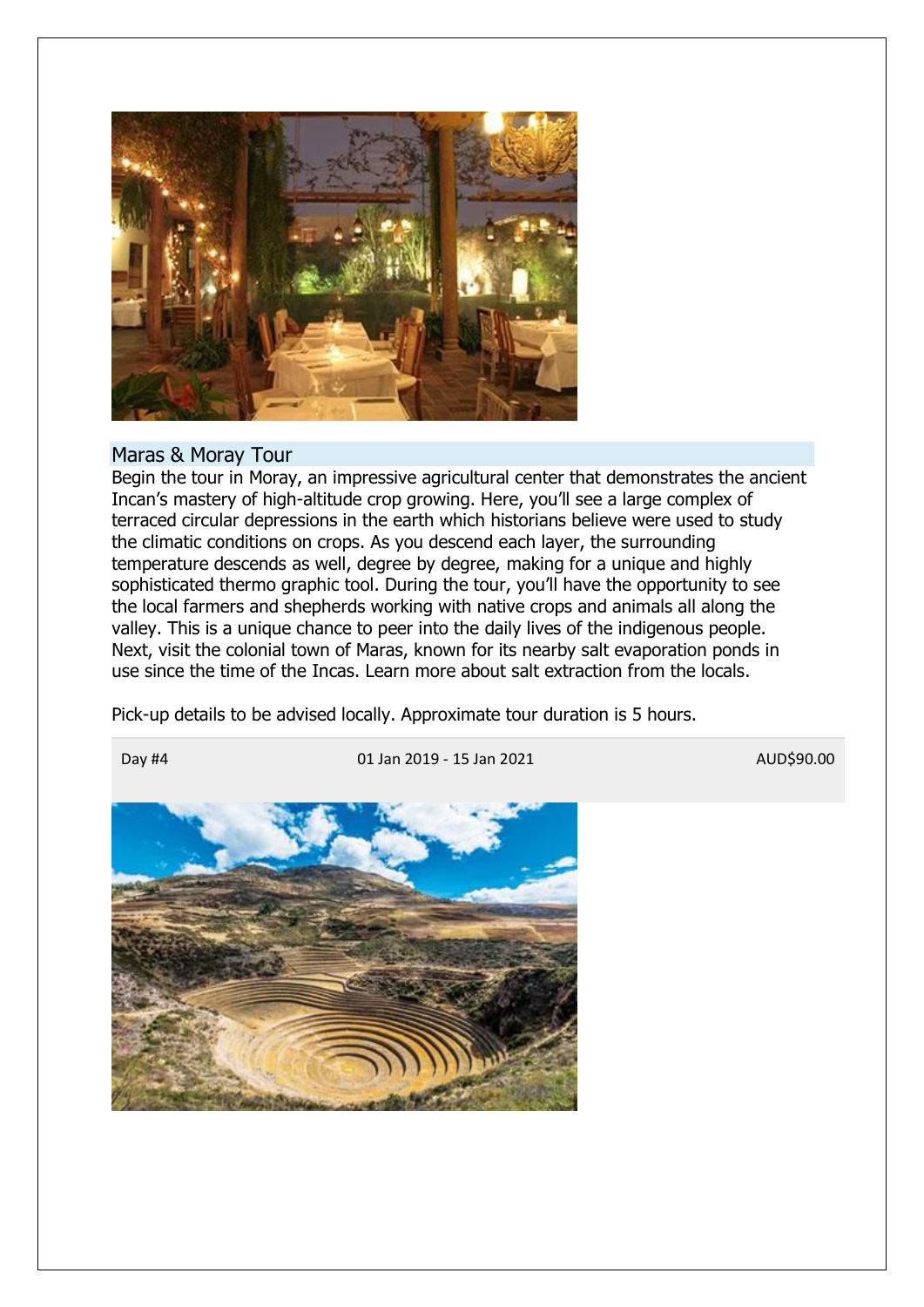#### Dinner with Local Peruvian Family

Tonight, you're invited to dine with a traditional Peruvian Family in their countryside home. Sample delectable local home-cooked Peruvian cuisine along with a warm and friendly cultural exchange with the family. As you share dinner, you'll get to know the family first-hand and learn about work and everyday life in Peru.

Pick-up details to be advised locally. Approximate tour duration is 2 hours.

Day #4 01 Jan 2020 - 15 Jan 2021 AUD\$50.00



Highlights of Cuzco & Cuzco Behind the Scenes Combo Package Today's tour will give you a glimpse into the other side of Cuzco, the oldest continuously inhabited city of the western hemisphere. Start the day with a visit to a local fruit and vegetable market and observe the locals shopping for their daily goods. Try the local chuta bread and enjoy this colorful market where you will experience many new things. Later, head to the local Cuzco cemetery, where you will learn about the Andean understanding of life and see how the locals decorate the graves with gifts and food for their dead. It is traditional belief that the dead eat and drink as they would during life. Following the cemetery, you will have the opportunity to meet with an Andean shaman or healer and witness a real offering to mother earth & the sacred mountain protectors to thank them for this trip. Conclude this incredible morning with a cooking demonstration by a local chef showing you how to make a traditional dish from Cuzco, followed by lunch. After a short break at your hotel, continue on to the impressive Colonial Cathedral in Cuzco which contains over 400 paintings from the Cusqueña School in addition to an impressive collection of colonial art, including Marcos Zapata's depiction of The Last Supper displaying Cuy, or Guinea Pig, as the main course. Continue on to visit the Temple of the Sun, whose walls and floors were allegedly once covered by sheets of solid gold. This temple was once the most important religious site of the Incas. From here you will travel to Sacsayhuaman, located on the northern slope of Cuzco. This impressive fortress, which consists of individual stones weighing well over 100 tons, took over seven decades to complete and is a prime example of Incan military architecture. Conclude the day at the Kenko amphitheater, a mysterious limestone formation decorated by intricately carved depictions of mythical entities. During the tour, you will have the opportunity to visit a local shop featuring alpaca clothing and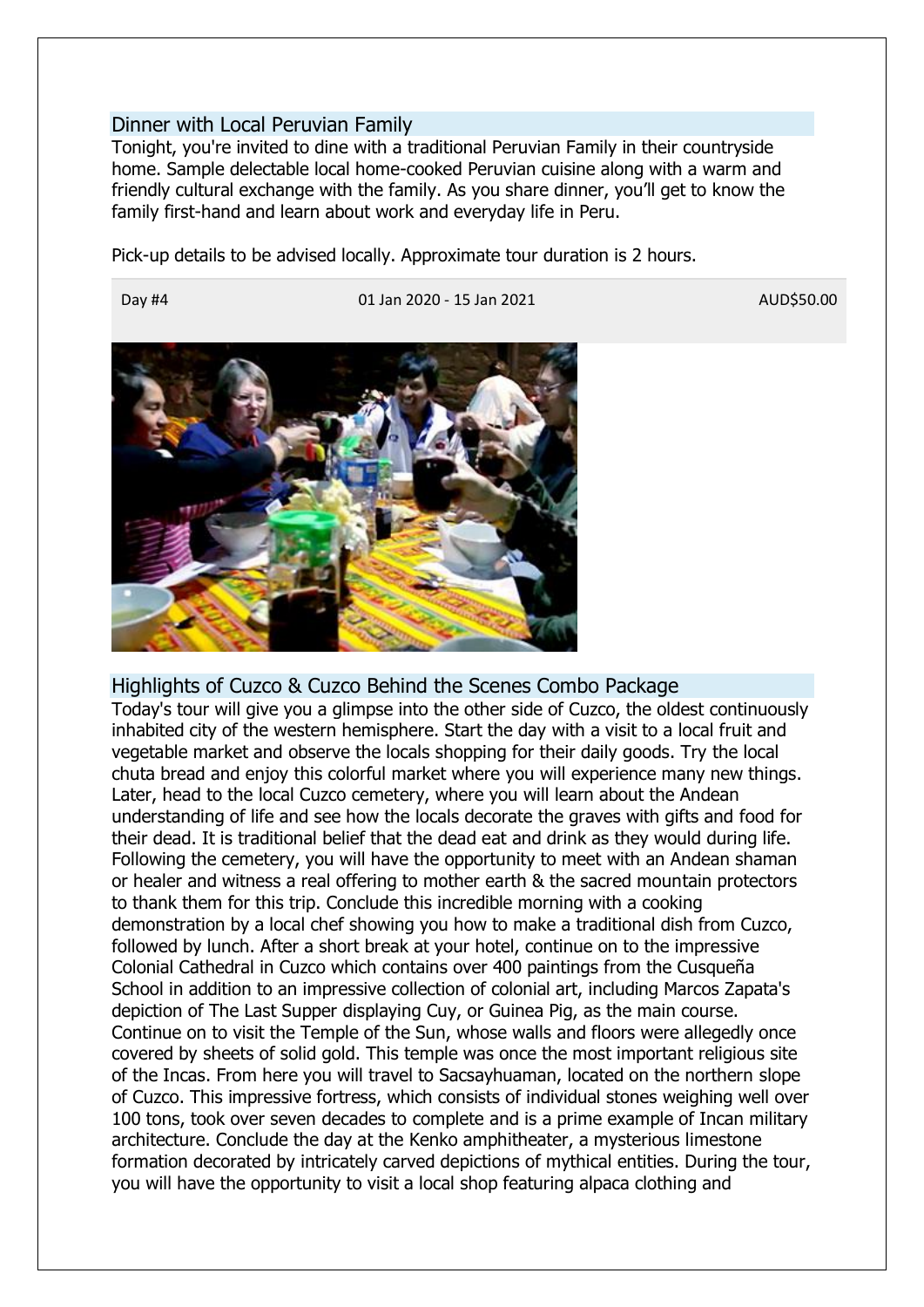accessories, and a local jewelry shop, featuring gold and silver necklaces, bracelets, earrings, and rings.

Pick-up details to be advised locally. Approximate tour duration is 9 hours.



#### Half Day Cuzco Behind the Scenes

Today's tour will give you a glimpse into the other side of Cuzco, the oldest continuously inhabited city of the western hemisphere. Begin with a "Healing Ceremony". Meet with an Andean shaman or healer and witness an offering to mother earth & the sacred mountain protectors to thank them for this trip. Continue with a visit to a local fruit and vegetable market and observe the locals shopping for their daily goods. Try the local chuta bread and enjoy this colorful market where you will experience many new things. Later, head to the local Cuzco cemetery, where you will learn about the Andean understanding of life and see how the locals decorate the graves with gifts and food for their dead. It is traditional belief that the dead eat and drink as they would during life. Conclude the tour with a cooking demonstration by a local chef showing you how to make a traditional dish from Cuzco, followed by lunch.

Pick-up details to be advised locally. Approximate tour duration is 5 hours.

Day #6 01 Jan 2020 - 15 Jan 2021 AUD\$99.00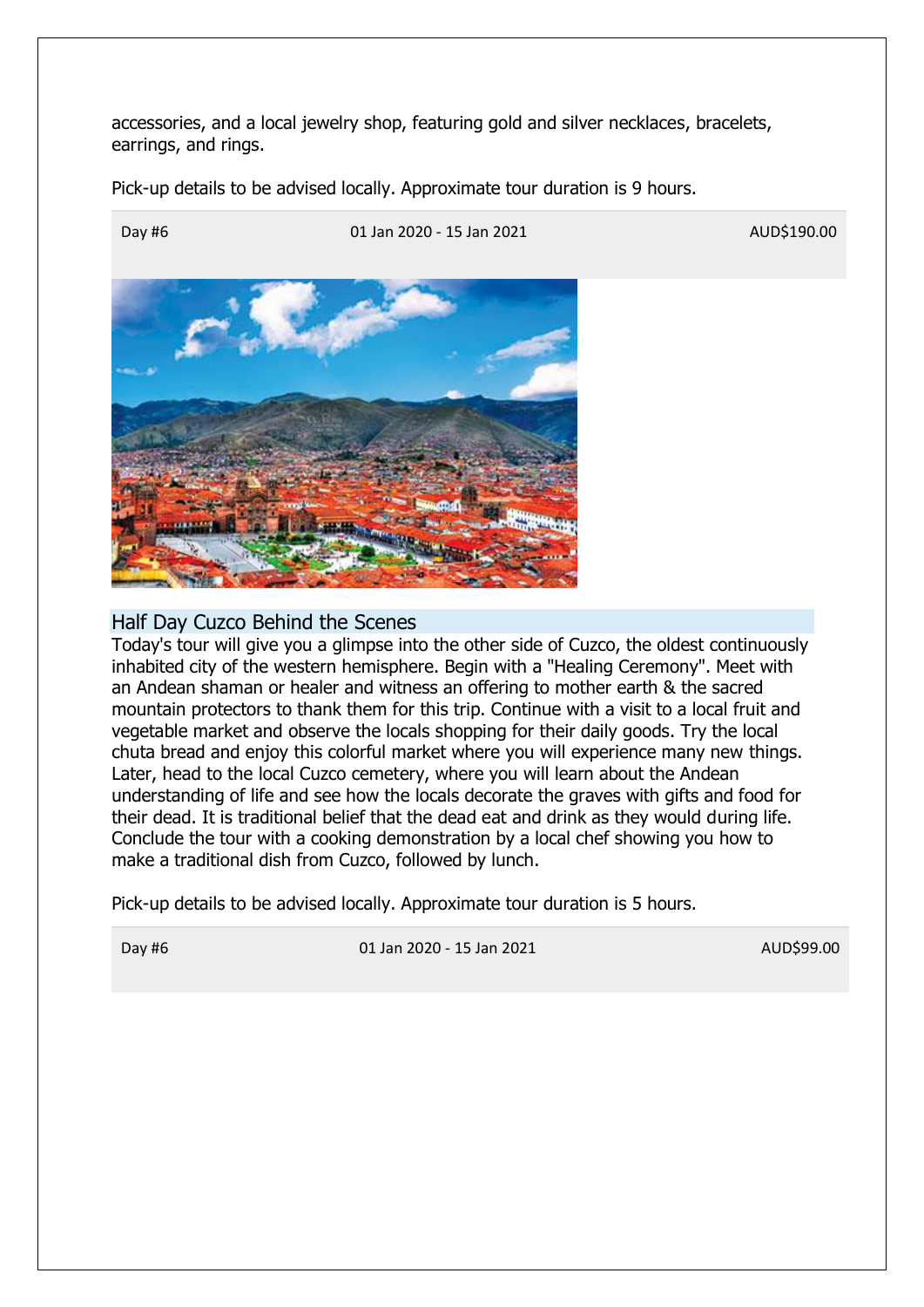

#### Half Day Highlights of Cuzco

Today's tour starts at the impressive Colonial Cathedral in Cuzco which contains over 400 paintings from the Cusqueña School in addition to an impressive collection of colonial art, including Marcos Zapata's depiction of The Last Supper displaying Cuy, or Guinea Pig, as the main course. Continue on to visit the Temple of the Sun, whose walls and floors were allegedly once covered by sheets of solid gold. This temple was once the most important religious site of the Incas. From here you will travel to Sacsayhuaman, located on the northern slope of Cuzco. This impressive fortress, which consists of individual stones weighing well over 100 tons, took over seven decades to complete and is a prime example of Incan military architecture. Conclude the day at the Kenko amphitheater, a mysterious limestone formation decorated by intricately carved depictions of mythical entities. During the tour, you will have the opportunity to visit a local shop featuring alpaca clothing and accessories, and a local jewelry shop, featuring gold and silver necklaces, bracelets, earrings, and rings.

Pick-up details to be advised locally. Approximate tour duration is 4 hours.



Day #6 01 Jan 2020 - 15 Jan 2021 AUD\$130.00

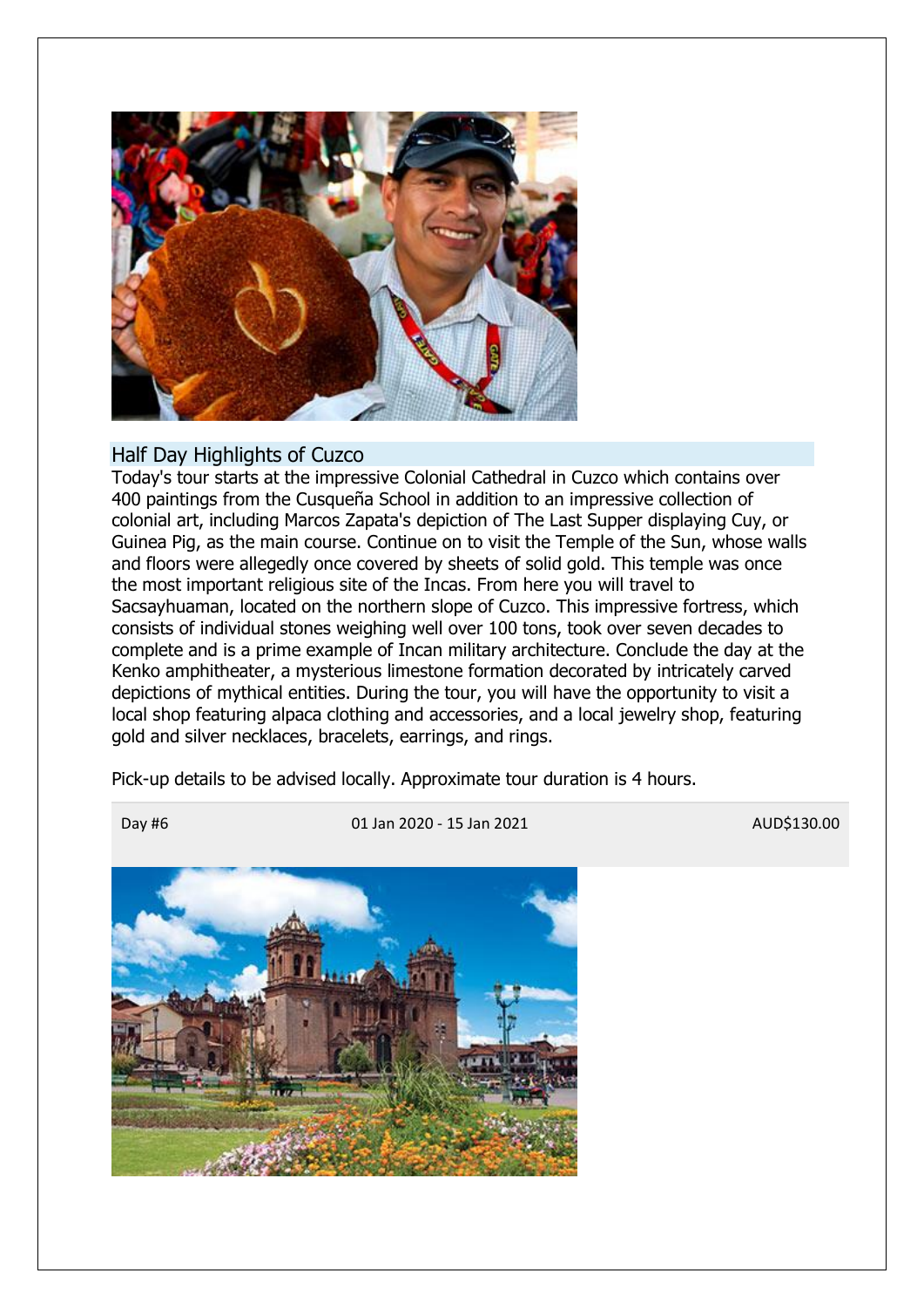#### Half Day Sillustani Tombs

Afternoon drive to the pre-Incan burial ground of Sillustani. Upon arrival, a walking tour to the "Chullpas" of Sillustani on Lake Umayo, where the ancient Aymaras buried their high priests, in cylinder-shaped tombs. Please note that the archaeological site is located approximately a half-mile, 15 minute walk uphill from where you exit the bus.

Pick-up details to be advised locally. Approximate tour duration is 3.5 hours.



#### Full Day Canopy Walkway

Early morning departure to the ExplorNapo Lodge. After breakfast at the lodge, begin the tour with a 40 minute trek to the Canopy Walkway through the lush Amazon Rainforest. This is truly a fabulous and unequaled rainforest experience! At a height of over 115 feet, extending for one-third of a mile across 14 walkways, the walkway provides views of the rainforest from the treetops, a perfect vantage point for observing Amazon wildlife and vegetation. This walkway is accessible to all and requires no special skills or equipment. The suspended walkway is spread between the area's largest rainforest trees and is one of the longest canopy walkways in the world. Enjoy a lovely buffet lunch at the lodge before visiting the indigenous Maijuna community to learn about their history and traditions. Continue to the RenuPeru Ethnobotanical Garden. This teaching garden cultivates over 240 species of medicinal and other useful rainforest plants and is tended by the local *shaman*. You'll be enlightened about Amazonian natural healing and the many uses of some of the plants grown here, as well as some organic remedies used in modern medicine today.

Note: This Tour is not recommended for customers that are uncomfortable with heights.

Pick-up details to be advised locally. Approximate tour duration is 9 hours.

Day #12 01 Jan 2019 - 10 Jan 2021 AUD\$225.00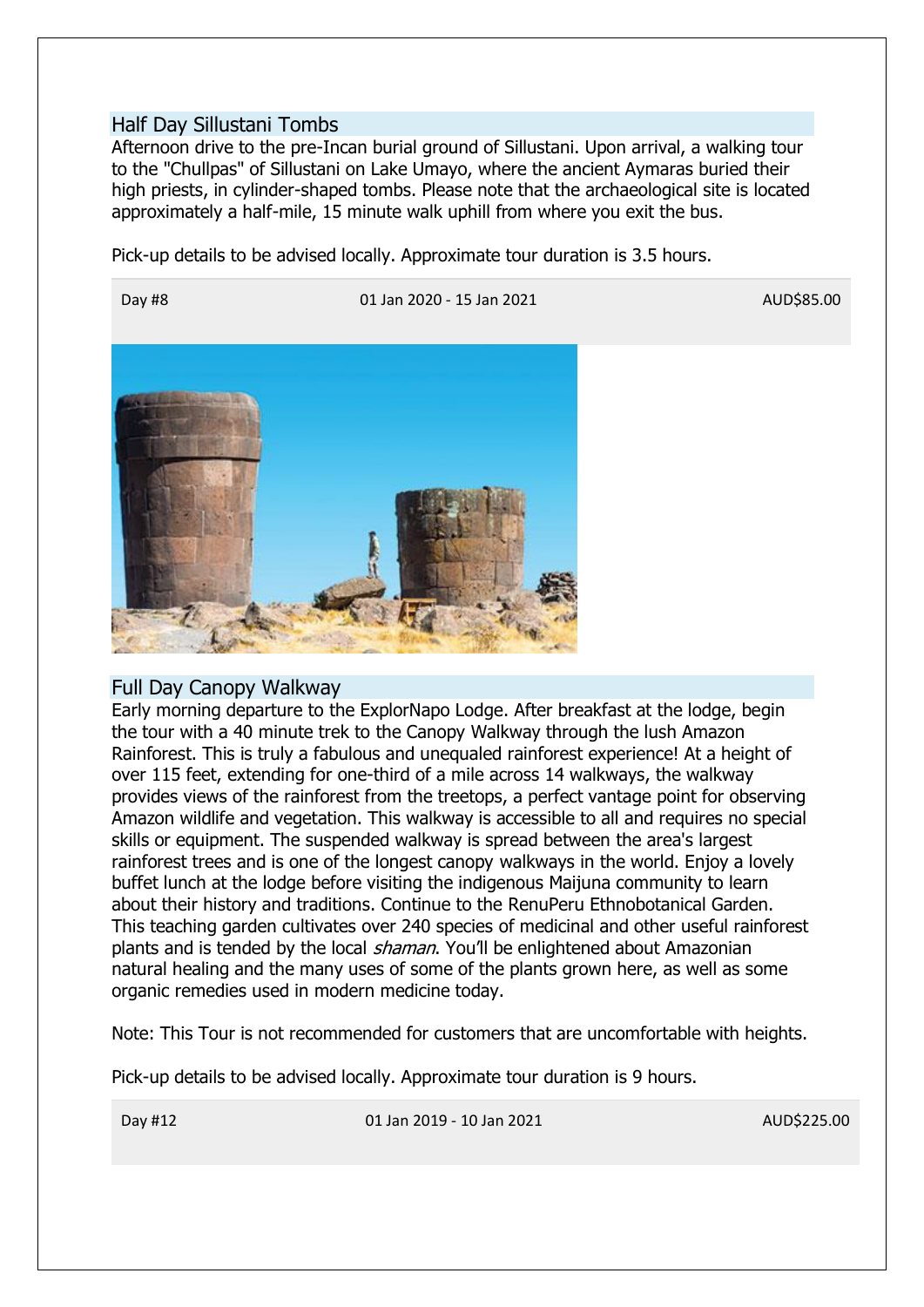

#### Affordable Holidays - HOW DO WE DO IT???

We go directly to our overseas suppliers to source the best possible price and holiday for you. That's why our holidays are so affordable!!. There are many overseas wholesalers that currently do not sell their holidays in Australia. We have approached some of these businesses to see if we can represent them here in our country. These travel professionals offer exceptional service and tours at just the right price. If you think you are paying too much for your travel arrangements, please give us a call, we will do our best to find you a holiday that fits within your travel budget.

#### [www.ditravel.com.au](http://www.ditravel.com.au/)

Our exclusive focus is on supported travel arrangements which provide our customers with a breadth and depth of service complimented by local expertise that is simply unparalleled.





#### **DESTINATION INTERNATIONAL HOLIDAYS BOOKING CONDITIONS Please read this information prior to making your reservation**

#### **BROCHURE VALIDITY**

The information presented in our brochure is correct to the best of our knowledge, but is subject to change without notice. Changes can occur with respect to prices, itineraries, duration of holidays, service standards, tour content, airfares and schedules. This is out of our control. Please ensure you advise details of your requirements at the time of booking.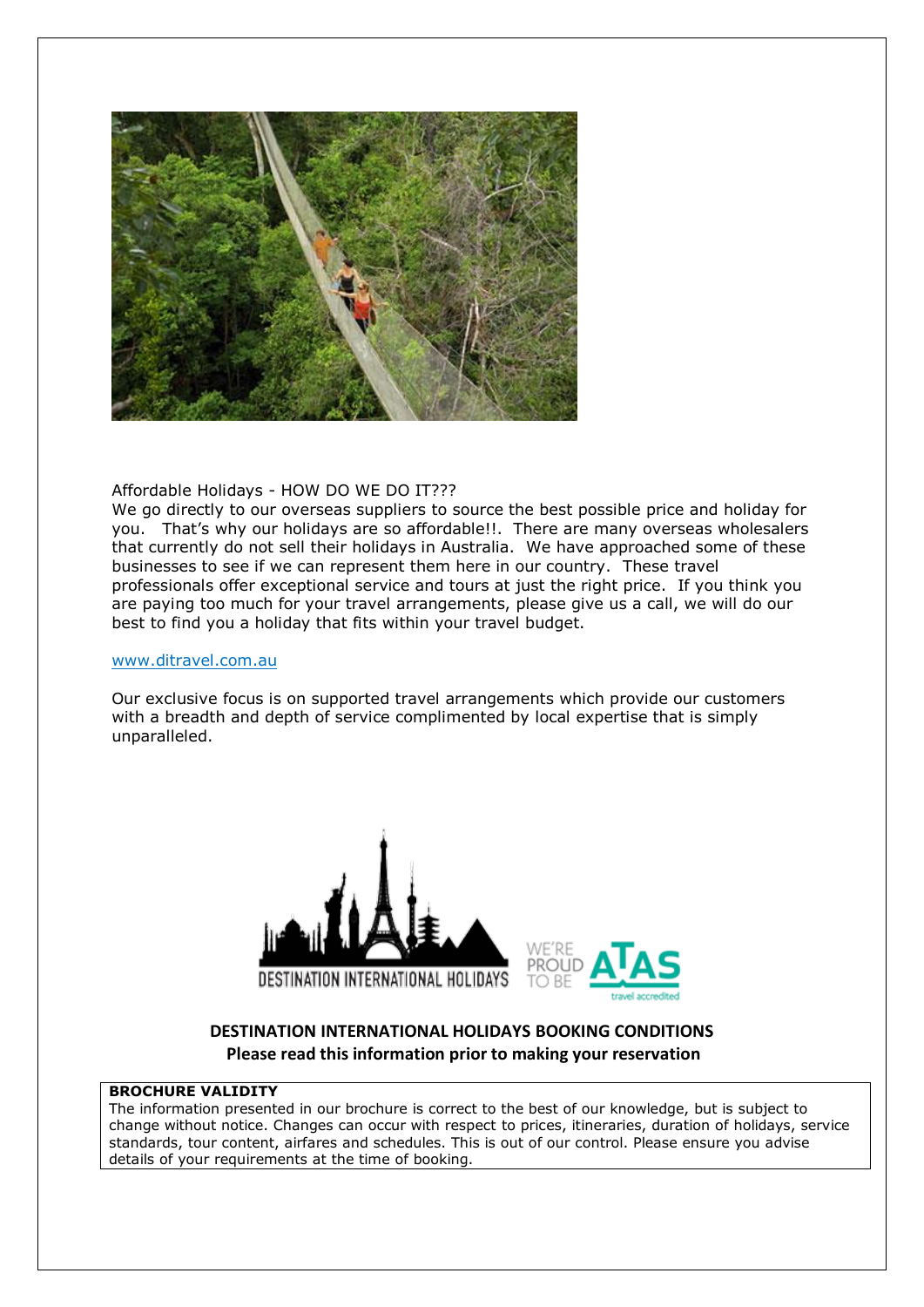#### **GOODS AND SERVICES TAX (GST)**

The Australian GST does not apply to international travel. Any service fees, courier, cancellation and amendment fees are subject to GST. You will be charged GST where applicable.

#### **DEPOSIT**

A deposit is required to confirm your booking (varies depending on package booked). Receipt of deposit will be taken as an understanding by Destination International Holidays that the customer has checked their confirmed travel arrangements and has read and agreed to the terms and conditions.

#### **FINAL PAYMENT**

Payment in full must be made no less than 90 days before travel, unless required earlier by any supplier. **PRICES**

All prices for our tours are advised in Australian Dollars (\$AUD). They are based on airfares, schedules and tariffs at the time of printing. Destination International Holidays reserves the right to vary the cost of the tour, taxes and airline prices if necessary by reason of currency fluctuation, cost increase, or airfare increase. All prices are subject to confirmation from local tour operators. Once full payment has been received by Destination International no surcharges in respect to currency fluctuations will be applied.

#### **ITINERARY CHANGES**

Destination International Holidays reserves the right to amend the itinerary for reasons such as service requirements, road or weather conditions or unforeseen circumstances. Where a change is of a significant nature, it will be advised to our customers in writing. Destination International Holidays reserves the right to substitute hotels, lodges, inns and camps with properties of similar standard

#### **AMENDMENT FEES**

Any deviation to packages advertised or quotes will incur a fee of \$150 per person.

Should you need to alter your confirmed reservations, there will be an automatic fee charged of \$150 per amendment or transaction, plus any new arrangements made. Additionally, there may be cancellation fees levied by the tour operator or fees may be applicable where arrangements have been pre-purchased.

In addition, we charge

- \$50 per person for all airline seat reservations and baggage charges plus any airline fees.
- \$100 per person for all Tourist visa processing plus the cost for the visa fee.
- \$75 per person to reissue any travel documents lost in the mail.
- \$100 per person to process insurance claims when travel insurance has not been purchased from this office.

#### **CANCELLATIONS**

Cancellation fees will be levied relative to the amount of notice given as follows:

| Days'  | 90 or more                              |     | $65 -$ | $65 - 1$ |
|--------|-----------------------------------------|-----|--------|----------|
| Notice |                                         | -90 |        |          |
|        | Loss of Deposit and 50% loss of<br>fare | 75% | 85%    | 100%     |

The above are Destination International Holidays cancellation fees. Airlines and Tour Operators may have additional fees. Transfer of a confirmed booking to another tour or departure date is deemed a cancellation of the original booking. There will be no refund for cancellation of unused services on or after commencement date. Please note that employees of any overseas suppliers are not authorised by Destination International Holidays to make any undertakings to our clients in respect of refunds or other matters.

#### **ACCOMMODATION**

There will be variations in the size, standard and presentation of rooms and facilities within the one hotel. This is beyond the control of Destination International Holidays.

#### **CLAIMS**

If you encounter any problems on your holiday, you should to try and solve it directly with the supplier whilst overseas. If it is not possible to do so please do so in writing within 30 days of completing your Destination International Holidays arrangements.

#### **TRAVEL INSURANCE**

You must be insured for the duration of your trip. You need comprehensive travel insurance to cover cancellation, health requirements, luggage and additional expenses. Insurance policies rarely cover for loss of cash.